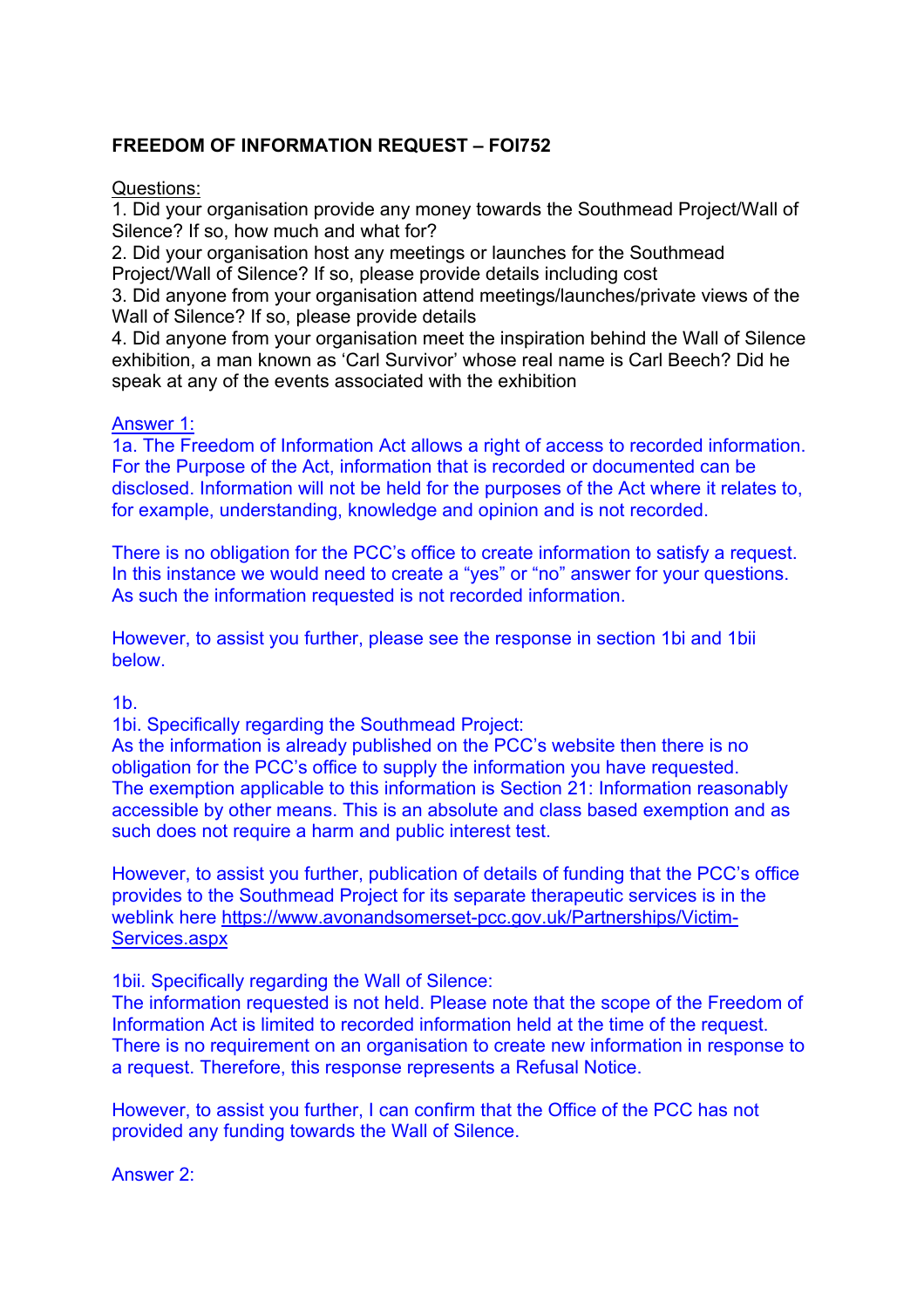2a. The Freedom of Information Act allows a right of access to recorded information. For the Purpose of the Act, information that is recorded or documented can be disclosed. Information will not be held for the purposes of the Act where it relates to, for example, understanding, knowledge and opinion and is not recorded.

There is no obligation for the PCC's office to create information to satisfy a request. In this instance we would need to create a "yes" or "no" answer for your questions. As such the information requested is not recorded information.

However, to assist you further, please see the response in section 2b below.

2b. The information requested is not held regarding the PCC's office, as an organisation, being a host. Please note that the scope of the Freedom of Information Act is limited to recorded information held at the time of the request. There is no requirement on an organisation to create new information in response to a request. Therefore, this response represents a Refusal Notice.

To assist you further, I can confirm that the Office of the Police and Crime Commissioner has not hosted any meetings or launches for the Southmead Project/Wall of Silence.

However there was an exhibition in May 2016 hosted at Avon and Somerset Police Headquarters. This was organised by Avon and Somerset Constabulary, a separate organisation to the PCC and PCC's office. Therefore, any further enquiries relating to this question 2 should be directed to Avon and Somerset Constabulary.

## Answer 3:

3a. The Freedom of Information Act allows a right of access to recorded information. For the Purpose of the Act, information that is recorded or documented can be disclosed. Information will not be held for the purposes of the Act where it relates to, for example, understanding, knowledge and opinion and is not recorded.

There is no obligation for the PCC's office to create information to satisfy a request. In this instance we would need to create a "yes" or "no" answer for your questions. As such the information requested is not recorded information.

However, to assist you further, please see the response in section 3b below. 3b. Information held regarding attendance at meetings/launches/private views of the Wall of Silence is as follows:

□ The PCC attended the Wall of Silence on the 5 January 2016. □ PCC staff attended the Wall of Silence week commencing 2 May 2016.